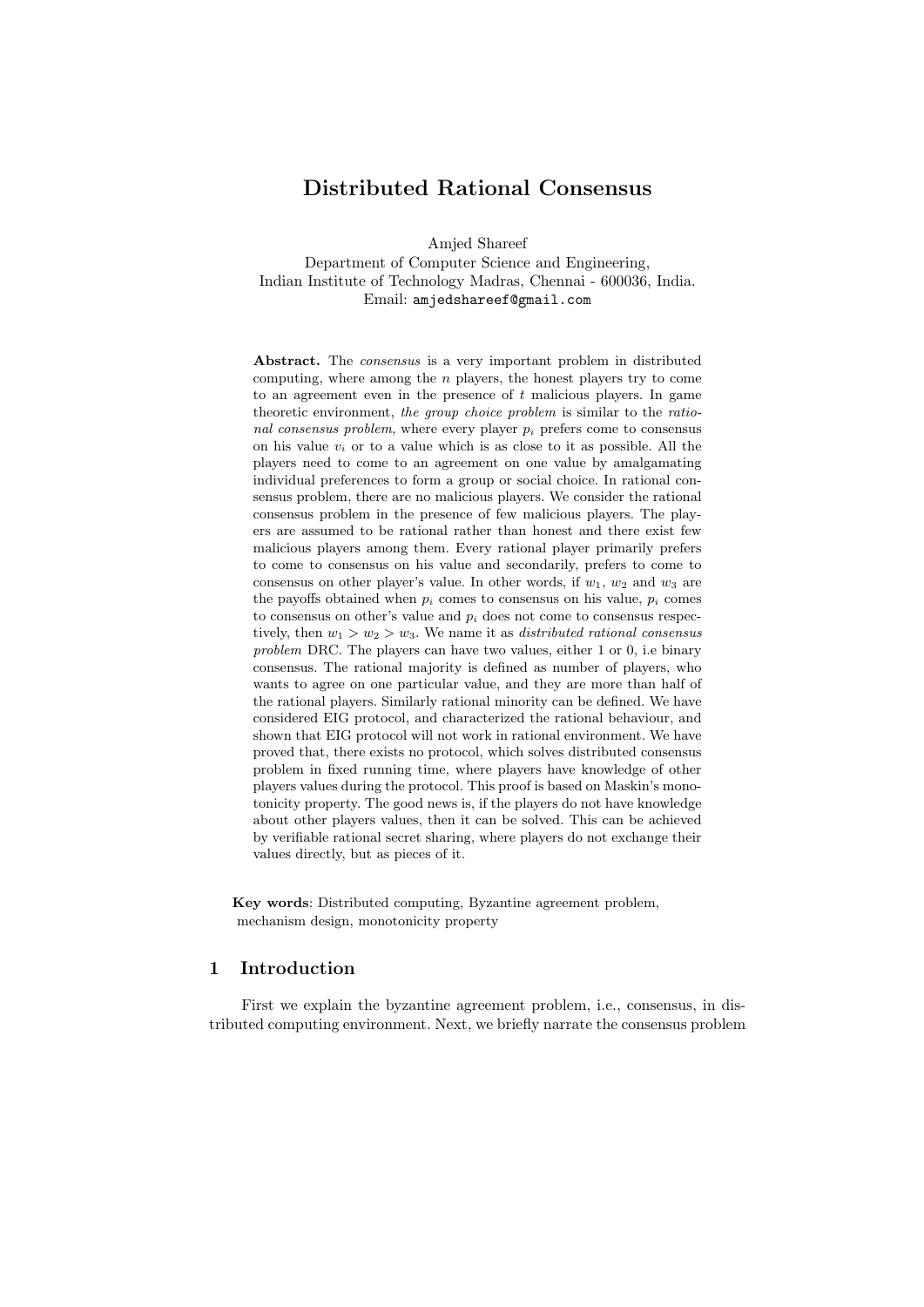in game theory, i.e., rational consensus. After that, we discuss the recent work, where the problems of distributed computing and cryptography (secret sharing, multiparty computation) were solved with game theory orientation (players were considered rational). Next we introduce the rational consensus problem in distributed computing environment. In other words, this is similar to the distributed consensus problem being considered in game theoretic environment.

#### **1.1 The Byzantine Agreement Problem: Consensus**

The Problem of Byzantine agreement was proposed by Lamport, Pease and Shostak[1] in 1980. It was formulated to solve the problem of Byzantine generals, in which, the generals, some of whom may be faulty, try to decide whether or not to carry out an attack. Some traitorous generals may lie about whether they will support a particular plan or what other generals told them. Formally, each player starts with an input value, from a finite set, *V* and decides on an output value from same set. The players have to attain the consensus, given the fact that some of the players may be faulty and may behave in a malicious manner. The conditions for consensus are specified as follows.

- 1. **Agreement:** No two non faulty players decide on different values.
- 2. **Validity:** If all non-faulty players start with the same initial value,  $v \in V$ , then  $v$  is the only possible decision value for non-faulty player.
- 3. **Termination:** The termination condition requires that all non-faulty players must eventually decide.

The faulty behaviour of malicious players is considered as Byzantine faults. There are a variety of byzantine faults like, the byzantine adversary may not follow the protocol. He may choose either to not send any values or to send different values to different players. The byzantine agreement problem can be consider as the game between faulty and non faulty players, where non faulty players are trying to come to consensus and faulty players are trying to stop them. Pease et. al. [1, 2] proved that, agreement is possible only when  $n \geq 3t+1$ , where *n* is the number of players and *t* is number of malicious players. In other words, no solution to the Byzantine generals problem exists if one-third or more of the players are faulty.

### **1.2 Rational Consensus**

Game theory provides a clean and effective tool to study and analyse the situations where decision-makers interact in a competitive manner. Game theoretic reasoning takes into account, which strategy is the best for a player with respect to every other player's strategy. Thus, the goal is to find a solution that is the best for all the players in the game. Every player's decision is based on the decision of every other player in the game and hence, it is possible to reach the equilibrium state corresponding to the global optima.

The group choice problem can be considered as rational consensus, where every player  $p_i$  prefers come to consensus on his value  $v_i$  or to a value which is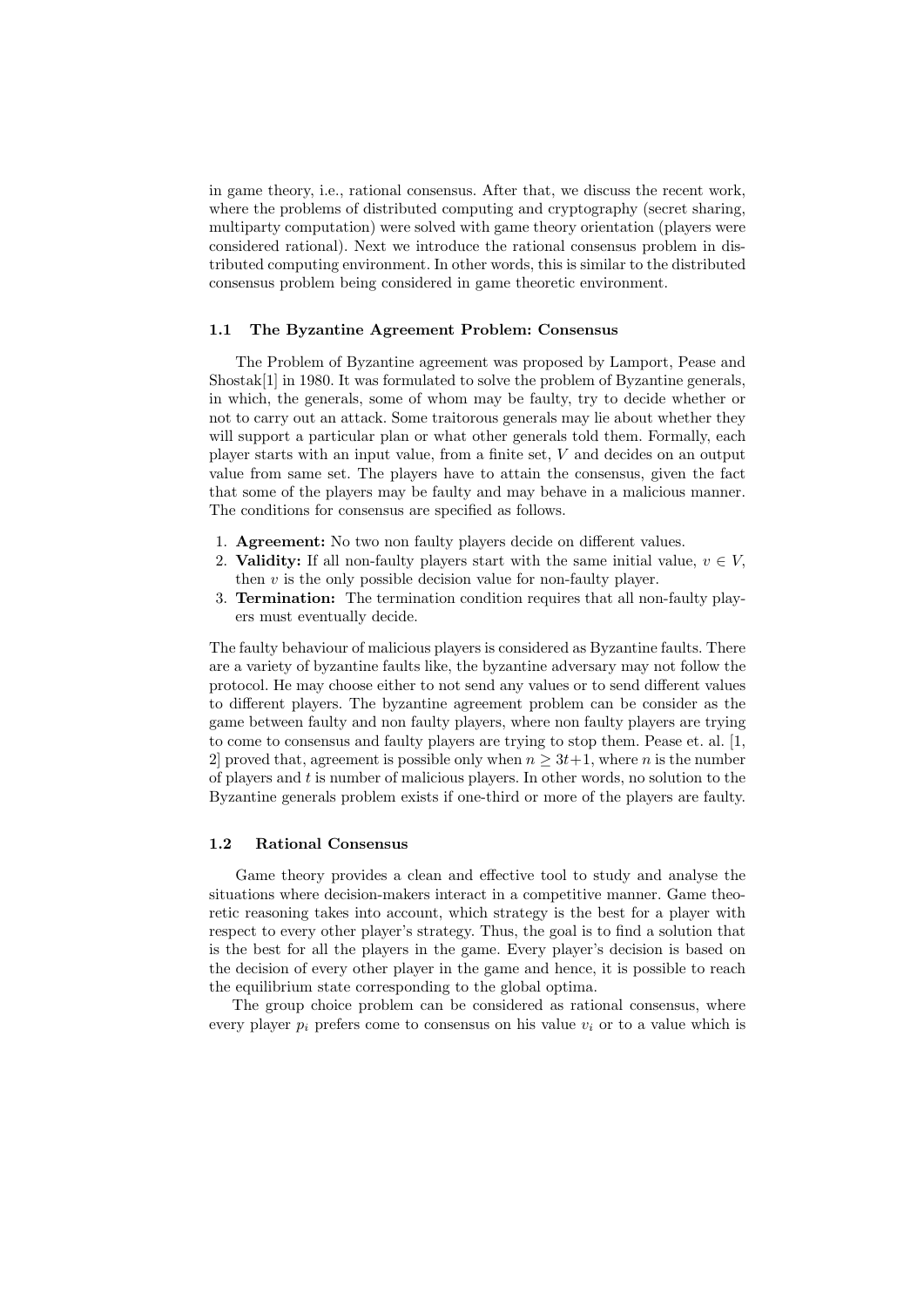as close to it as possible. All the players need to come to agreement on one value by amalgamating individual preferences to form a group or social choice. This problem does not consider the existence of malicious players and it is treated as group decision-making in game theory literature, and has been solved with many paradigms of preferences in many areas. Few papers concerned about the consensus are: group decision-making by Eliaza et.al.[3], group choice problem by Paine[4] and by Herrera et.al.[5]. Readers can refer paper by Kim[6] for a brief note on this problem.

#### **1.3 Game Theory in Distributed Computing:**

In distributed computing or secret sharing or multi-party computation, the players are mostly perceived as either honest or malicious players. The honest player follows the protocol perfectly where as the malicious player behaves in an arbitrary manner. Attributing rationality to players models the real life scenarios, where players (computers in distributed environment) need not be either honest or dishonest and are rather rational. It fits into the practical situations perfectly. In 2004, Halpern and Teague[7] introduced the problem of *secret sharing* (a primitive of cryptography) assuming that the players are rational, which is known as *rational secret sharing*. The impossibility of Rational secret sharing is proved by Halpern and Teague[7]. They show that rational secret sharing is not possible with any mechanism that has a fixed running time by iterated deletion of weakly dominated strategies (the strategy of not sending the share weakly dominates the strategy of sending the share). They also proposed a randomized protocol for  $n \geq 3$ . All these results apply to multi-party computation. Recent solutions to this problem are [8–11].

#### **1.4 Rational Consensus in Distributed Computing**

We consider the Consensus problem with *n* players, among whom at most *t* players can be malicious and at least  $(n - t)$  players are rational. The rational players' behaviour is selfish. They have their own preferences and utility function (the profit they get). They always try to maximize their profits and behave accordingly. A rational player follows the protocol only if it increases his expected utility.

For any player  $p_i$ , let  $w_1, w_2, w_3$  be the payoffs obtained in the following scenarios.  $w_1 - p_i$  comes to consensus on his value,  $w_2 - p_i$  comes to consensus on other player's value and  $w_3 - p_i$  does not come to consensus. The preferences of  $p_i$  is specified by  $w_1 > w_2 > w_3$ . In brief, every rational player primarily prefers to come to consensus and secondarily, prefers to come to consensus on his2 value. We name this problem as *Distributed Rational Consensus* - DRC. The conditions for distributed rational consensus are specified as follows.

- 1. **Agreement:** No two rational players decide on different values.
- 2. **Validity:** If all rational players start with the same initial value,  $v \in V$ , then *v* is the only possible decision value for rational player.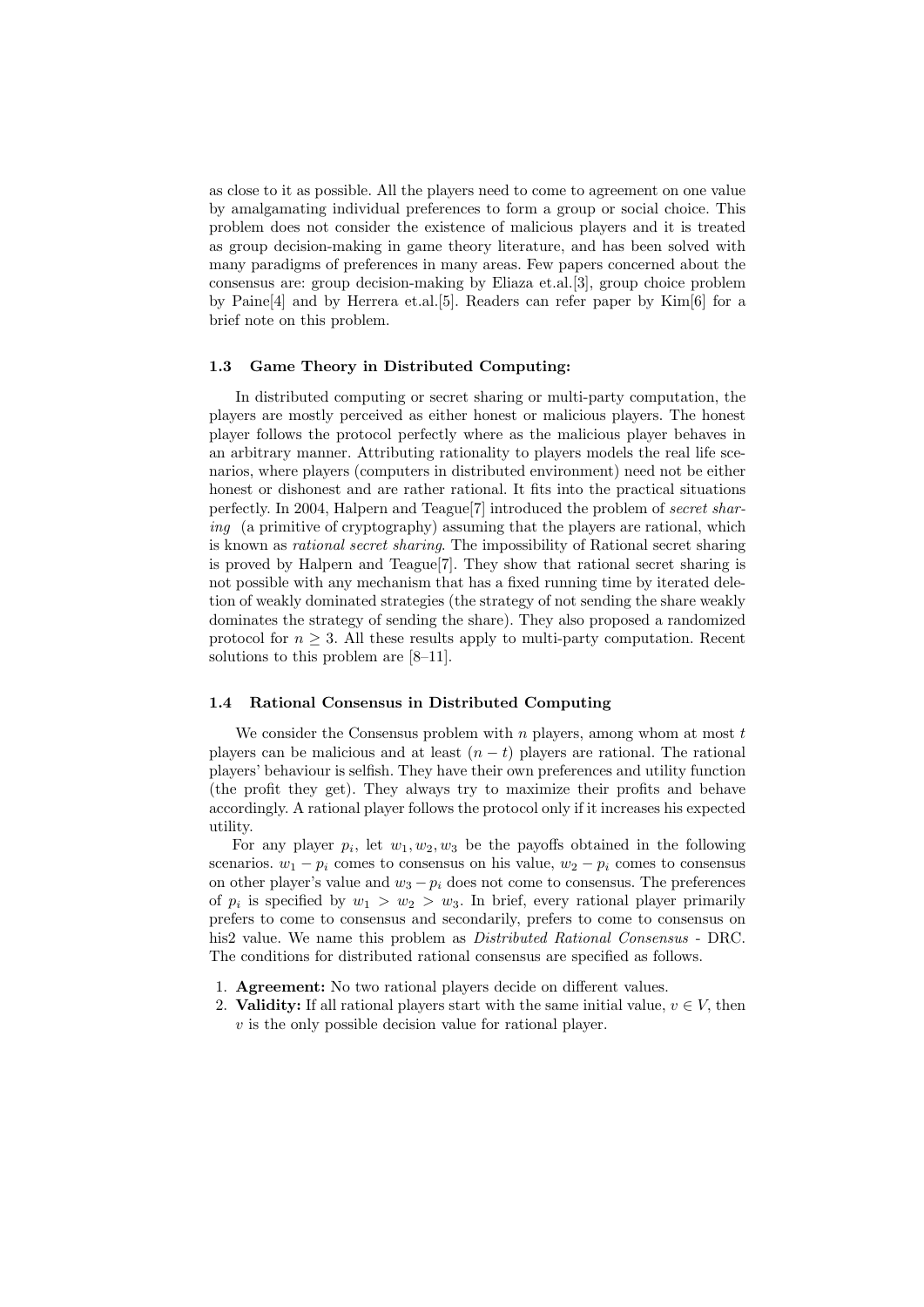3. **Termination:** The termination condition requires that all rational players must eventually decide.

#### **Motivation**

The motivation for the work is to analyse the consensus problem in game theoretic environment, which arises in many practical situations. An example for this situation is a distributed database in which data is distributed at various locations (computers). Suppose a decision has to be taken regarding the distribution of data and all the terminals are involved in this decision taking. Each terminal has its own estimate (depending on some criteria) on sharing the data and all the non-faulty terminals should come to an agreement on the load sharing(few terminals are faulty). Multiparty computation among rational and malicious players is solved by Lysyanskaya and Triandopoulos[12]. They proved that the functions can be computed when the number of malicious players are  $\leq \lceil \frac{n}{2} \rceil - 1$ (rest are rational players), in the presence of synchronous broadcast channel. The rational computation bounds in the absence of broadcast is left open. The Rational secret sharing problem is solved by Koal and noar [9] by assuming broadcast channel. The other papers which assumed broadcast channel are [7, 8]. We study this basic primitive which is essential for rational computation.

#### **1.5 Model and Assumptions**

We model the distributed rational consensus problem(DRC) as a game, denoted by *Γ*. Let the number of players be *n* and the byzantine faults be at most *t*. Let  $\{p_1, \ldots, p_n\}$  be the *n* players participating in the game. Let  $\{v_1, \ldots, v_n\}$  be the corresponding values on which the players prefer the consensus. We assume that all the players are connected to each other through secure private channels independently, which ensures that a player can send his data to a selected number of players. There is no broadcast medium available. In the synchronous model, the game is finite with respect to time and the starting and ending points are precisely defined. All the players send their data to other players and receive other players' data simultaneously at predefined synchronized points of time. It means, the messages will be delivered in fixed amount of time and all the players are synchronized with respect to a global clock. All players are assumed to be computationally bounded. There is no trusted mediator.

The game proceeds round by round. We describe DRC game by forest of *n* node. The root node of the forest denotes the actual configuration of the players situation. This nodes in next level( later stage ) indicates results of the players moves at each step. The players receives the values from previous round sent by other players, and do manipulations(computations ) on the set of received values and send new set of values. In other words we are using the game trees notation from the standard game theory literature. The agreement will be done after *h* rounds. At each node, each player has a local state that describe the set of values received, sent and computations performed. In short the history. A player  $p_i$  utility is  $u_i$ . Associated with each player, leaf node denotes the set of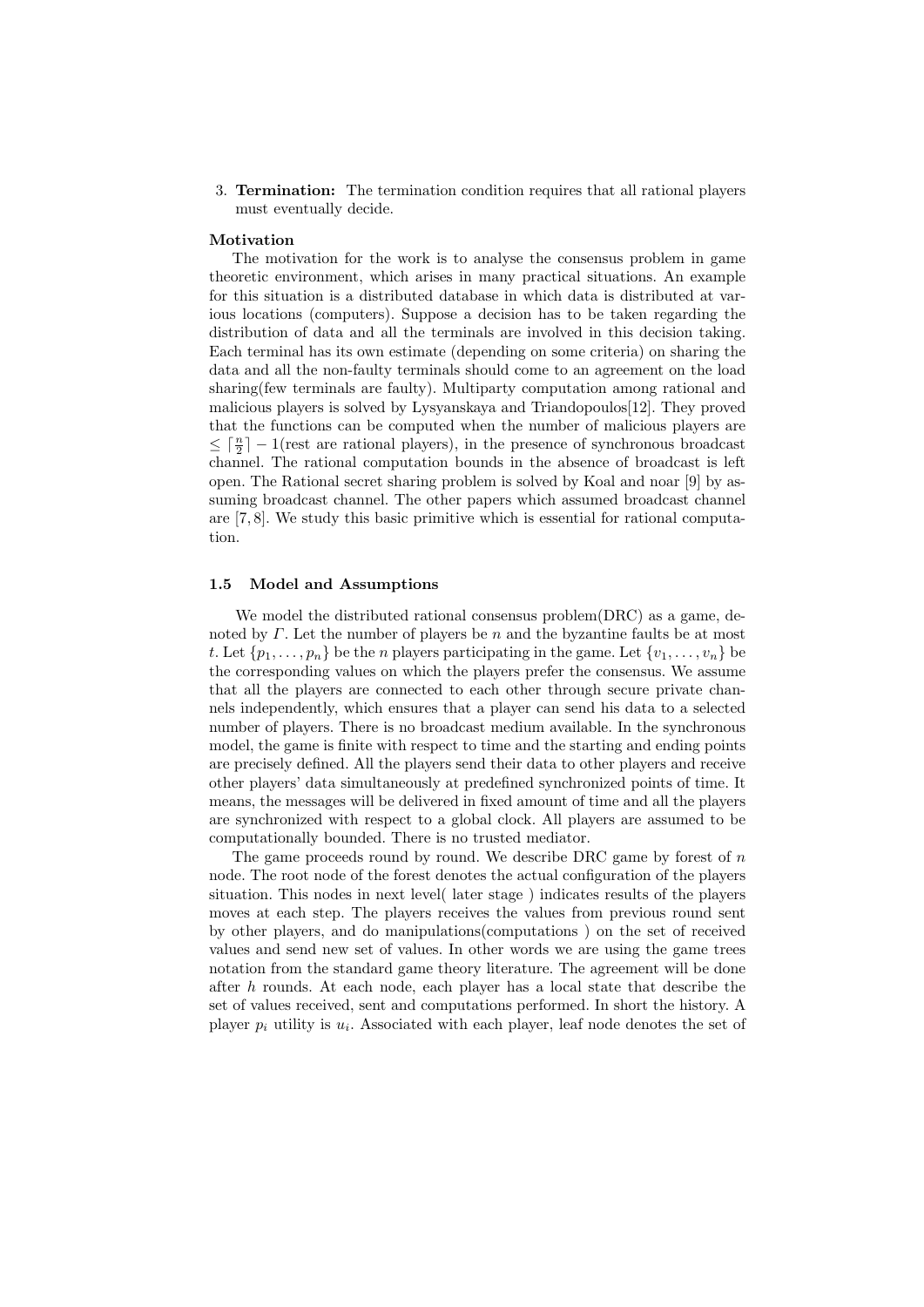utilities of all player;  $(u_1, u_2 \ldots u_n)$ . **Utilities:**

Every rational player primarily prefers to come to consensus on his value and secondarily, prefers to come to consensus on other player's value. In other words, if  $w_1, w_2$  and  $w_3$  are the payoffs obtained when  $p_i$  comes to consensus on his value,  $p_i$  comes to consensus on other's value and  $p_i$  does not come to consensus respectively, then  $w_1 > w_2 > w_3$ .

### **2 Basics of Game Theory**

We define some basic terminology of game theory in this section [13]. A *strategy* can be defined as a complete algorithm for playing the game, implicitly listing all moves and counter-moves for every possible situation throughout the game. And a *strategy profile* is a set of strategies for each player which fully specifies all actions in a game. A strategy profile must include one and only one strategy for every player.

Let  $\Gamma(N, L, U)$  represents an *n* persons game, where *N* is a finite set of *n* players  $(p_1, \ldots, p_n)$ ,  $L = \{L_1, \ldots, L_n\}$  is a set of actions for each player  $p_i$ ,  $i \in \{1, \ldots, n\}$  and  $U = \{u_1, \ldots, u_n\}$  is a utility function for each player, where *ui* : *L−>*R

Let  $a_{-i}$  be a strategy profile of all players except for the player  $p_i$ . When each player  $p_i, i \in \{1, \ldots, n\}$  chooses strategy  $a_i \in L$  resulting in strategy profile  $a = \{a_1, \ldots, a_n\}$ , then player  $p_i$  obtains payoff  $u_i(a)$ . Note that, the payoff depends on the strategy profile chosen, i.e., on the strategy chosen by player  $p_i$  as well as the strategies chosen by all the other players.

**Definition 1.** *Strict Domination: In a strategic game with ordinal preferences,*  $p$ *layer*  $p'_i$ *s* action  $a'' \in L_i$  strictly dominates his action  $a' \in L_i$  *if* 

 $u_i(a'', a_{-i}) > u_i(a', a_{-i})$  for every list  $L_{-i}$  of the other players' actions. We say *that the action*  $a'$  *is strictly dominated.* 

**Definition 2.** *Week Domination): In a strategic game with ordinal preferences,*  $p$ *layer*  $p'_i$ *s* action  $a'' \in L_i$  weekly dominates his action  $a' \in L_i$  *if* 

 $u_i(a'',a_{-i}) \geq u_i(a',a_{-i})$  for every list  $L_{-i}$  of the other players' actions. We say *that the action*  $a'$  *is weekly dominated.* 

#### **2.1 Strategies**

#### **How do the players exhibit rational behaviour ?**

As every rational player prefers to come to consensus on his value the most, he tries to push the agreement towards his value. Suppose a player  $p_j$  wants to agree on 0, he does all the things which will lead the agreement value to 0. For example, in every round of the protocol, the players send the previous round values to all other players. Player  $p_j$  while sending the set of values he received in the previous round to some arbitrary player *p<sup>i</sup>* , sends all values as  $(0,0,0,\ldots,p_i's value,\ldots,0)$  as he wants to push the agreement on 0. A malicious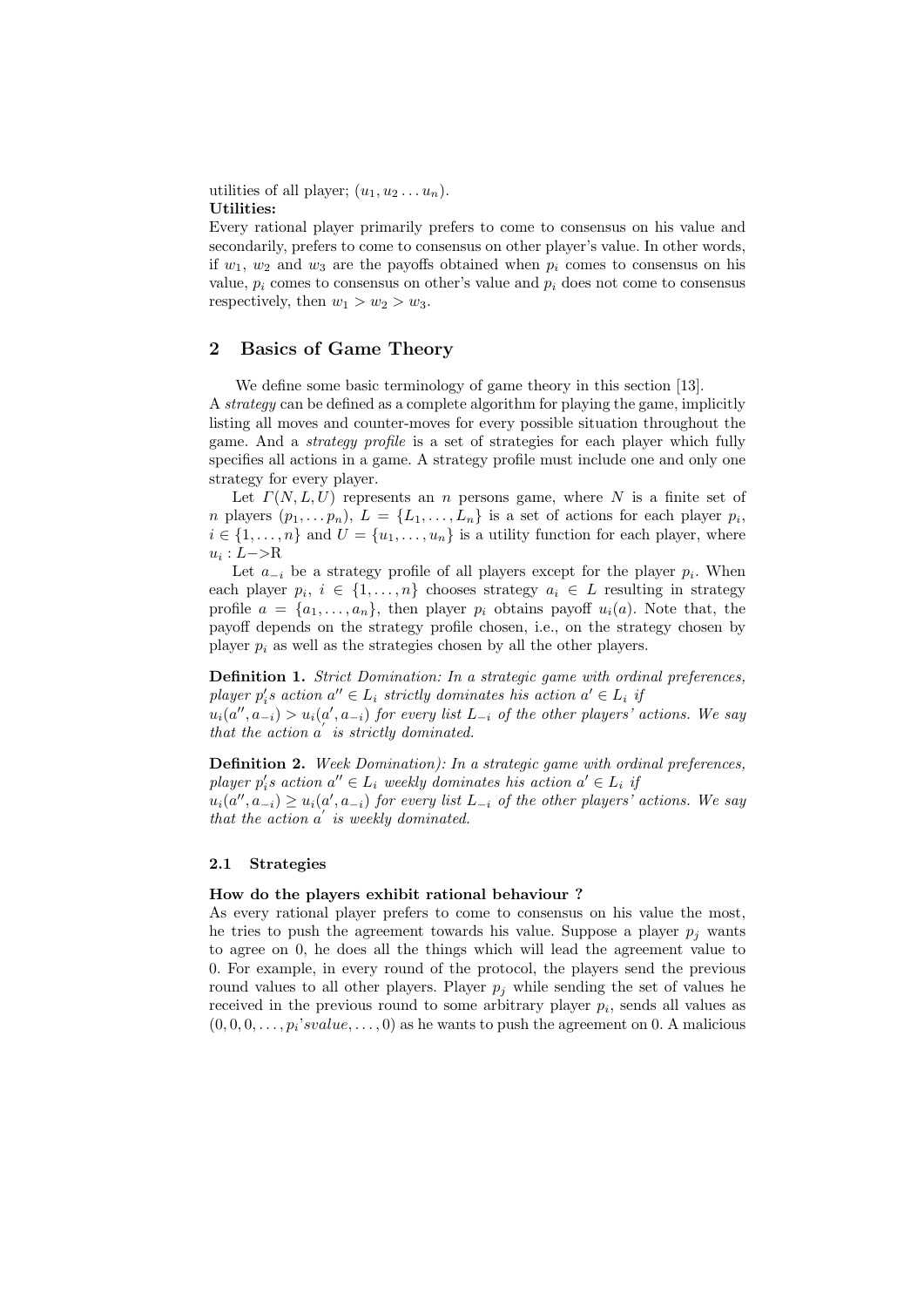player behaves with a utility function to stop the consensus, while a rational player work with utility function to stop consensus on other player's value and come to consensus on his value.

Suppose player  $p_i$  wants to agree up on '0', the player  $p_j$  wants agree up on '1', then the player  $p_i$  forwards that  $p_j$  wants to agree on  $'0'$  to all the remaining players. But if a player  $p_l$  wants to agree up on  $'0'$ , then honestly forwarding his value. The distinction between malicious and honest player is clear, malicious players works with utility to stop consensus, where as rational players works with utility that consensus should happen on their value. Building a mechanism which leads to consensus irrespective of rational behaviour in the presence of malicious players is a very complex task. The rational player always tries his best effort to consensus should happen on his value. The rational player will not exhibits his rational behaviour(or decrease rational behaviour ) only if it leads to no consensus. A rational player  $p_i$ , in round  $r$ , honestly forwards  $k_{ij}^r$  values if by forwarding  $k_{ij}^r - 1$ , values leads to no consensus. If the value of  $(k_{ij}^r)$  for a player *p<sup>i</sup>* increases, than his behaviour is shifting towards honest. If the value of  $k_{ij}^r$  decreases than his behaviour is shifting towards rational.

### **3 EIG protocol**

First we formally present the EIG protocol mentioned in [14]. Next we show that this protocol will not work when the players are rational.



**Fig. 1.** Example illustrating EIG tree with  $n = 4$ 

Let x denotes the value sent by malicious player. Let 4th player is malicious. In the above figure for the label 14, the value is *x*. Means, the honest player 1's values is reported by malicious player 4 as *x*. Malicious player 4 can report this value *x* as different to different players. Means  $4^{th}$  players can tell to  $2^{nd}$ player *x* value as 1 and to the  $3^{rd}$  player as 0. So the *x* value could be different in each plays EIG tree. Where as the values *a, b, c* are the values reported by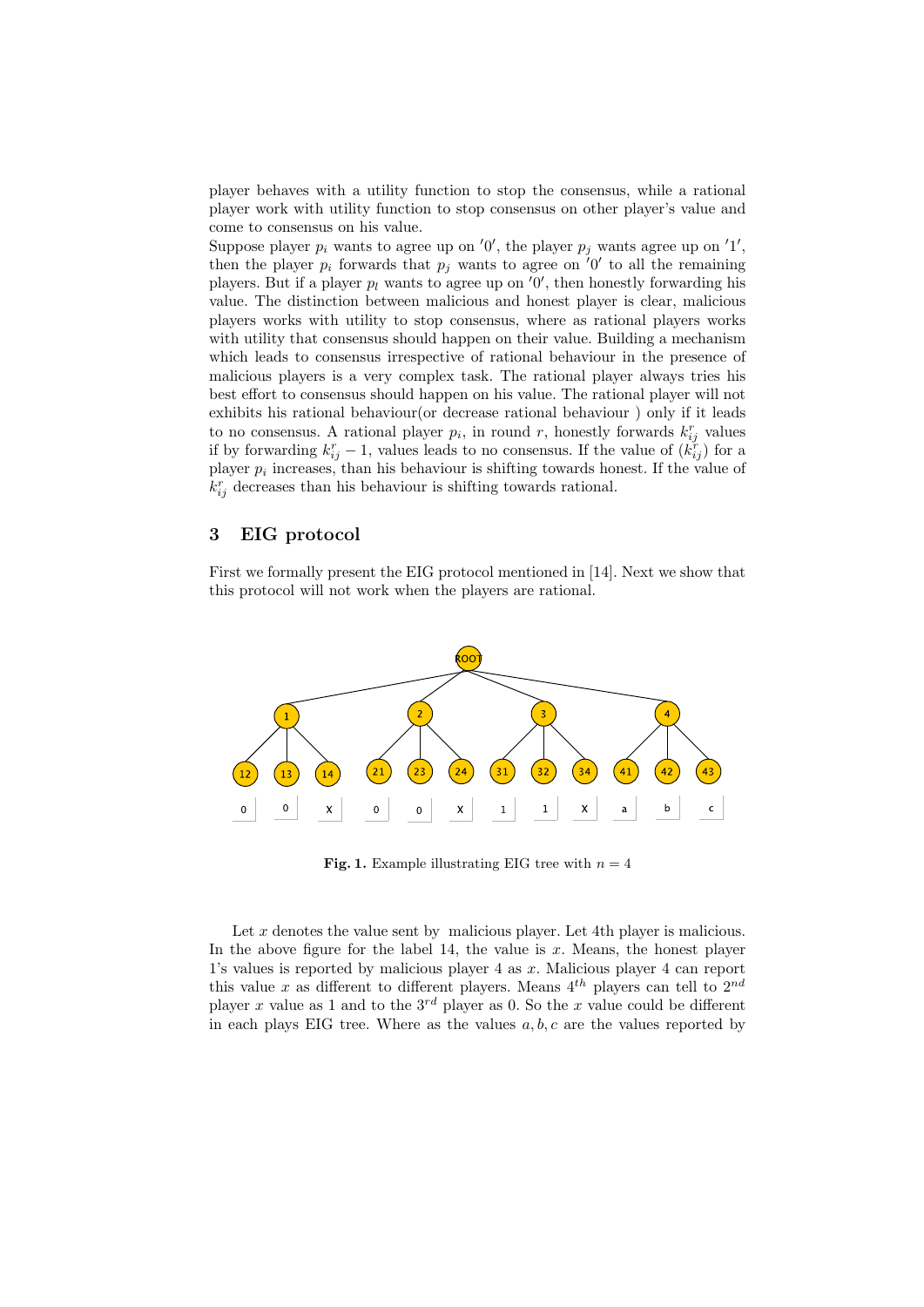honest player. But the values are of malicious players'. The lable 41 value is *a* means, the malicious player 4's value reported by honest player 1. As player 1 is honest, he reports the same value to all the players. So the value *a* is same in all the honest players table. Similarly the values *b, c*. It leads to unique evolution of sub tree 4. For better understanding of EIG protocol please read [14], pages 108 to 111, and 120 to 121.

#### **3.1 EIG protocol with rational players**

Every rational player has a choice up on which he wants to agree. As we are considering binary value consensus, there are only two values  $v_1$  and  $v_2$ . Among the rational players, let *maj* be the number of majority of players and *min* are the number of minority of players. For example, among 10 rational players, seven players want to agree on  $v_1$  and three players wants to agree on  $v_2$ . In this case *maj* is 7 and *min* is 3. We define the majority player as, the player belongs to majority group, i.e who wants to agree on  $v_1$  and minority player as, the player belongs to the minority group and wants to agree on  $v_2$ . Consider EIG tree with  $n = 5$ , majority is 3, minority is 1,  $t = 1$  for better understanding.

**Lemma 1.** When the number of players are more than 4, and maj  $>$  (min + *t*)*, in the EIG protocol, for Distributed Rational Consensus problem(DRC), the agreement always is on majority players values.*

*Proof.* For a minority player, the best rational behaviour could be masking all majority players values with his value. Suppose all the majority players wants to agree on the value  $v_1$  and minority players prefer to agree on  $v_2$ . Let us assume a particular minority player  $p_j$  behaved rationally. Then while forwarding values, the minority player  $p_j$ , mask majority player,  $p_i$ 's value with his value  $v_2$ . After  $(t+1)$ <sup>th</sup> round, all the players calculate the final value, at the  $(t+1)$ <sup>th</sup>level sub tree, and then they roll back to *t th* level and finally to the level 1. As all the players calculate majority in the sub tree and  $maj$   $>$   $(min + t)$ , the sub tree evolutes to the majority players value  $v_1$ . Similarly all the majority players values, at  $(t + 1)^{th}$ level sub trees evolutes to  $v_1$ . And final agreement is on majority players value  $v_1$ . So in this case, for the minority player, being rational does not fetch any additional advantage. In fact the agreement is on majority players value, irrespective of the minority players behave honest or rational. So being honest results in output which is equivalent to rational behaviour. With the same reasoning, if a majority players behave honest, then agreement is on his value. Suppose they behave rational while forwarding minority players values, as  $maj$   $>$   $(min + t)$  they can make minority plays sub tree evolutes to their value. While taking decision at first level, majority of values at second values should be considered, and the final agreement evolutes to their value  $v_1$ . Intuitively, as  $maj$  >  $(min + t)$ , for majority players, even by being honest they might not influence the minority players values( evolution of sub trees), but at level two due to the equality  $maj > (min + t)$  agreement is on their values.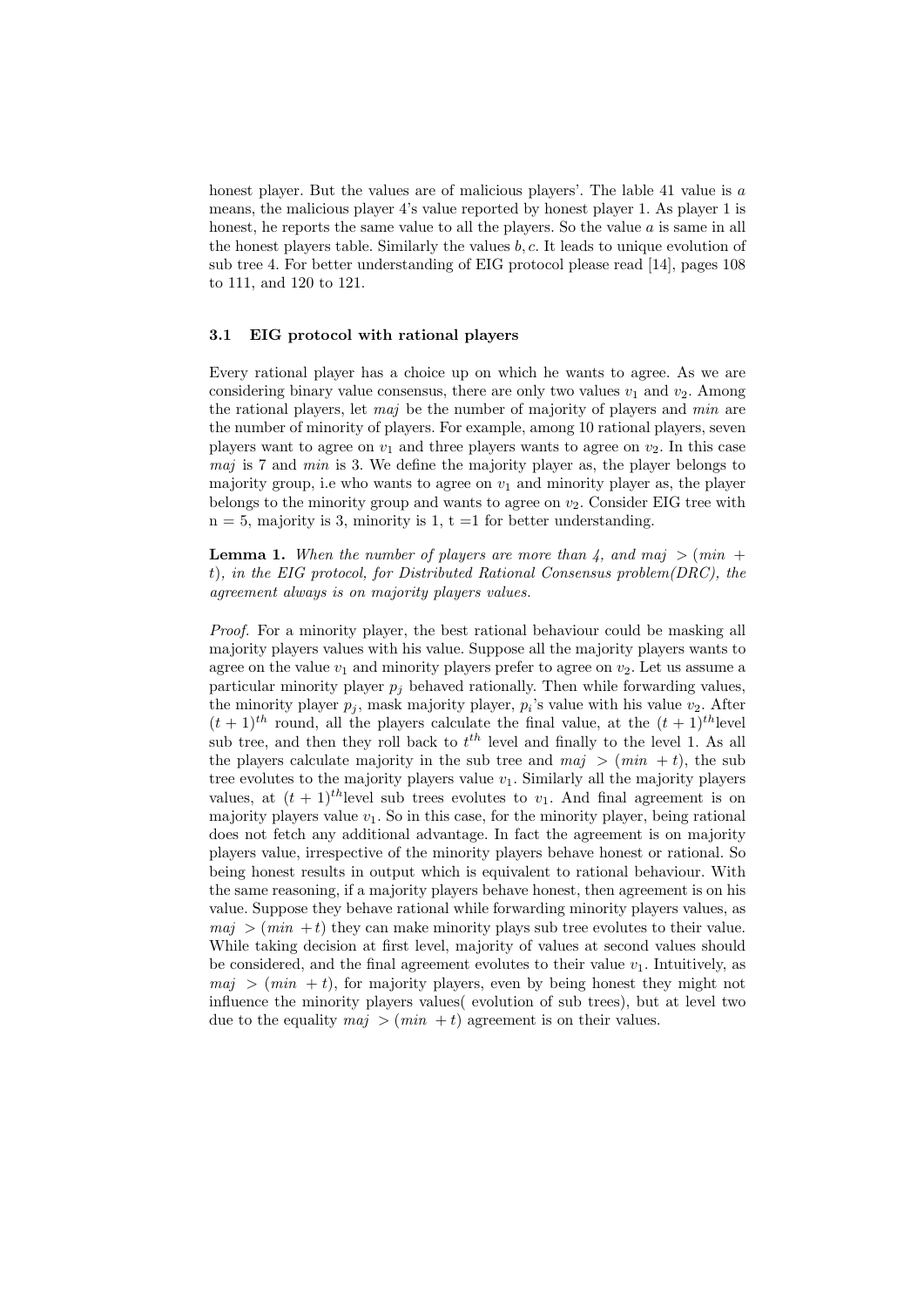**Lemma 2.** For a majority player, in state  $\theta$ , where maj =  $min + t$  rational *behaviour strictly dominates honest behaviour. But in state*  $\theta'$ , where maj < *min* + *t honest behaviour strictly dominating rational behaviour.*

*Proof.* Consider EIG tree with  $n = 4$ , majority is 2, minority is 1,  $t = 1$ ,  $(maj = 1)$  $min + t$ ) for better understanding. By behaving rational, majority players can influence the malicious players values, (otherwise it is decided by malicious players value or default value). Hence, by influencing they can force agreement on their value. Hence, for majority players behaving rational strictly dominates.

Now we consider a example, when  $n = 7$  and,  $t = 2$ , majority is 3 and minority is 2. If a minority player behaves rational it leads to no agreement. Let first 3 players, want to agree on 0 and 4th and 5th wants to agree on 1. 6th and 7th plays is malicious . If the 4th player behaves rationally and sends first players value as 1 to others, then while calculating the value at node 1 of the sub tree of EIG tree of first player, the majority value in the sub tree 1 is  $x$ , as if  $x$  is 1, the sub tree evolutes to 1 and if *x* is 0 the sub tree evolutes to 0. But one player can get  $x$  as 1 and other player can get  $x$  as 0 as the value  $x$  is sent by malicious player. Similarly the sub tree with node label 2 also evolutes with malicious players value. Hence there is no agreement. Above situation occurs when  $maj < (min + t)$ , as any manipulation of majority player value evolutes to inconsistency majority at the root of sub tree.

**Lemma 3.** For a minority player, in state  $\theta''$ , where maj  $> min + t$  rational *behaviour yields same outcome as honest behaviour. But in state*  $\theta'$ , where maj  $\lt$  $min + t$  *honest behaviour strictly dominating rational behaviour.* 

*Proof.* In state  $\theta'$ , similar to majority player, same reasoning applies. In state  $\theta''$  reasoning applies from lemma 1.

**Definition 3.** *In a more general setting in which f can be set valued, monotonicity requires that, for all states*  $\theta$ ,  $\theta'$  *and all outcomes*  $a$ , *if*  $a \in f(\theta)$  *and*  $u_i(a, \theta) \geq u_i(b, \theta)$  implies  $u_i(a, \theta') \geq u_i(b, \theta')$  for all i and bs, then  $a \in f(\theta')$  [15, *16] .*

In other words, in [15] quoted as " Suppose that outcome *a* is optimal in state according to the social choice rule *f* in question, that is,  $f(\theta) = a$ . Then, if *a* does not fall in any ones ranking relative to any other alternative in going from state  $\theta$  to state  $\theta'$ , monotonicity requires that *a* also be optimal in state  $\theta'$ :  $f(\theta') = a$ . However, if *a* does fall relative to some outcome *b* in some ones ranking, monotonicity imposes no restriction."

**Theorem 1.** *(Maskin 1977): If a social choice rule is implementable, then it must be monotonic.[15, 16]*

**Theorem 2.** *EIG protocol( mechanism ) do not solve DRC problem.*

*Proof.* For a majority player in state *θ*, rational behaviour dominates honest behaviour. But, in  $\theta'$  state, rational behaviour fall in the ranking relative to honest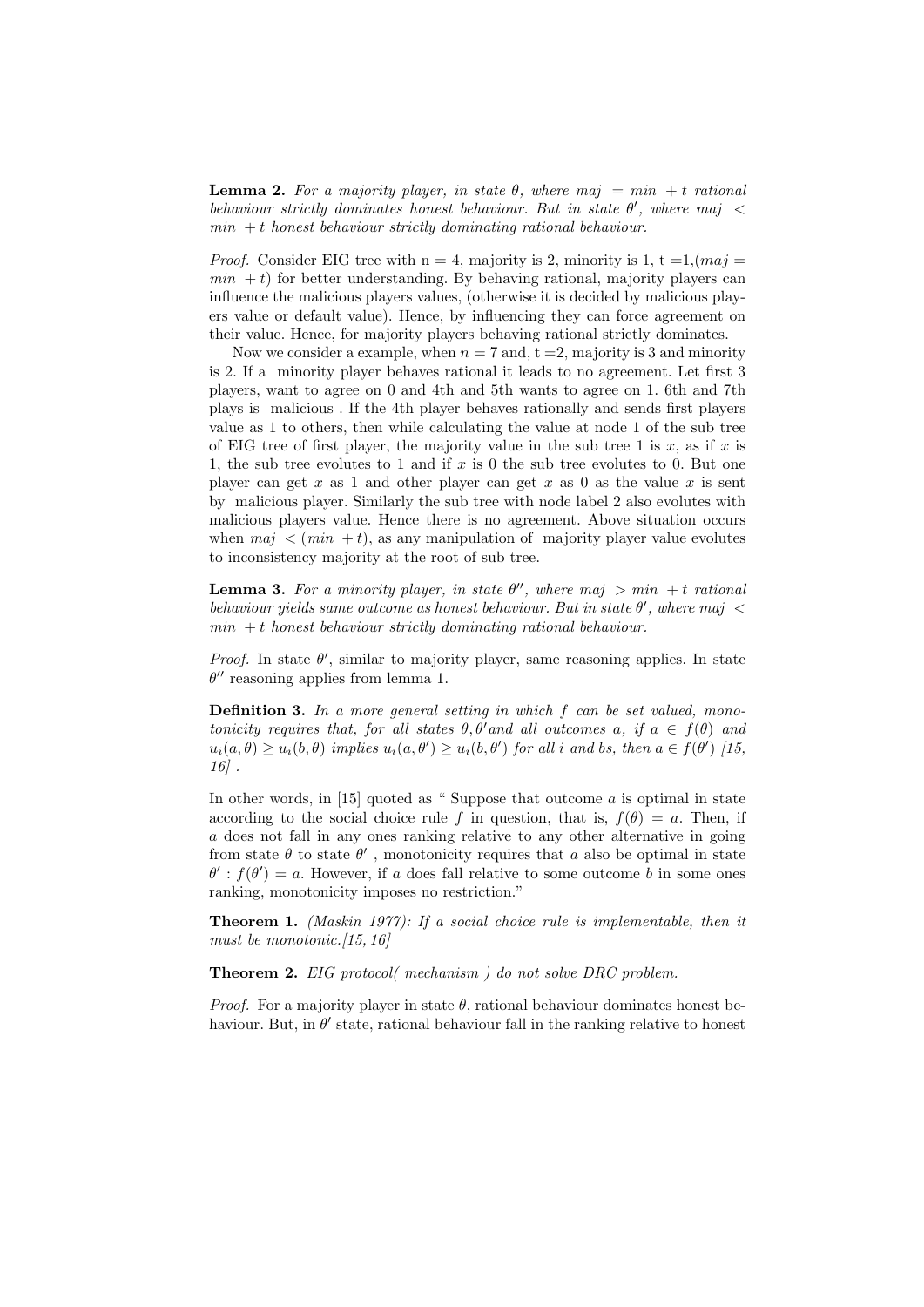behaviour. Hence, by monotonicity property we can say that EIG mechanism cannot be implementable. (Similarly, for minority player in state *theta<sup>n</sup>*, rational behaviour yields same outcome as honest. But in state *θ 0* , honest behaviour dominates rational behaviour.)

**Theorem 3.** *There exists no protocol, which solves distributed consensus problem in fixed running time, where players have knowledge of other players values during the protocol.*

*Proof.* Suppose there is a mechanism which solves DRC problem. Then based on validity property, if all rational players starts with same value, then agreement should be on the same value. So, the mechanism should incorporate  $majority(V)$ , and not  $minority(V)$ , where *V* be the set of values received during the protocol execution. Suppose there is a protocol which solves the rational consensus problem, following the agreement on  $minority(V)$ . Then, it breaks the validity property, hence a contradiction. Hence, any working protocol follows all the properties of EIG, so it follows all previous EIG lemmas. From Maskins monotonicity property we can say that mechanism for rational consensus problem cannot be implementable.

## **4 Good news: Possibility**

The players exhibits rational behaviour when they receive other value (which is of not their interest). If they do not have knowledge of other players values, then they may have incentive behave honestly. The notion of secret sharing was introduced by Shamir [17]. The scheme was based upon the fact that it requires *m* unique points in order to define a polynomial of degree  $(m-1)$ . According to the scheme, a dealer generates a random polynomial, *f*, of degree (*m −* 1) such that  $f(0) = s$ , where *s* is the secret to be shared. Then he generates *n* points on the polynomial and distributes the couplet  $(x_i, f(x_i))$  to every player *i*. If any *m* players come together, they will be able to regenerate the polynomial via Lagrange's interpolation and hence will be able to obtain the secret. So players first form shares of their value, and send each share to each player. Next, players mutually exchange their these shares of values to construct the message and finally agree. There can be some pitfalls as players may be first willing to learn other players share, before sharing their. But these things can be avoided by early stopping threat by other party. Significant work has been done to propose consensus protocol by using verifiable secret sharing as a black box.

## **5 Conclusion and Open problems**

We have defined Distributed Rational Consensus problem. It has shown that the exponential Information gathering(EIG) algorithm do not work. By using Maskin's monotonicity property, we have proved that there is no protocol, which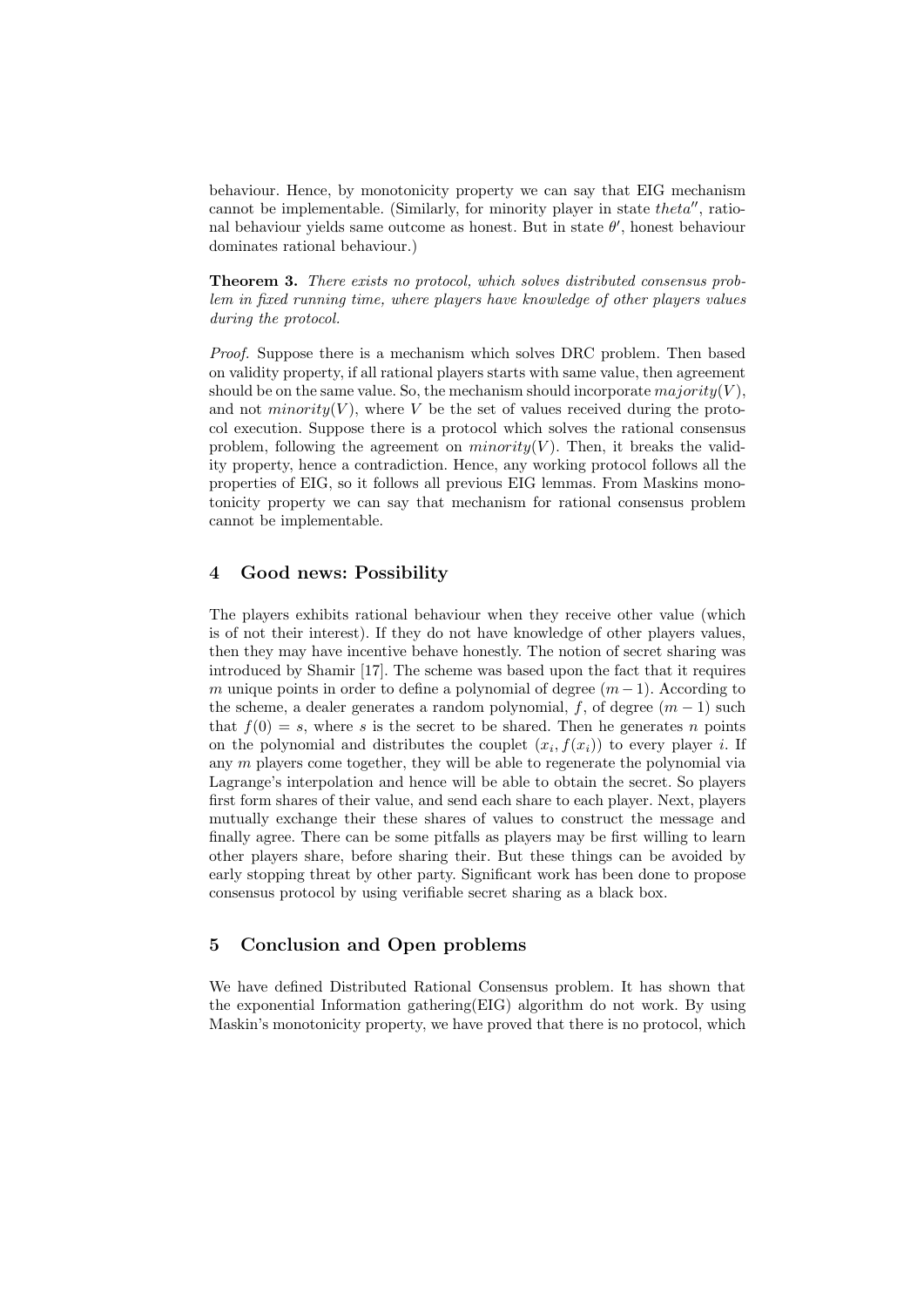can solve, Distributed rational consensus problem, where players have the knowledge of other players values. The good news is, if players do not have knowledge about other players knowledge it may be possible, using secret sharing primitives.

We think we have left more open problems than what we have solved. Next thing to do is to propose a protocol when message is sent as parts, i.e using verifiable secret sharing. We expect all the bounds of verifiable secret sharing applies to Distributed rational consensus also. Lysyanskaya and Triandopoulos[12] proposed generalized theorem, bounds, about when it is possible to compute any multi party function in the rational environment in the presence of few malicious players. All the results are assuming the broadcast channel. In the absence of broadcast channel results are completely open. We believe, once we have bounds and protocols for Distributed rational consensus, we can propose generalized theorems, for multiparty computation, in rational and malicious players, without broadcast channel. Indeed, it is very interesting to see, what happen when there are few honest players, among rational and malicious players. Using cryptographic authentication and encryption primitives general bounds for DRC problem can be improved.

Multivalued distributed consensus problem seems to be very complex even to characterize the rational behaviour, and rigorous tools of mechanism design (like arrow's theorem) and game theory, are essential to solve it. Interestingly, we see that to get possibility and impossibility results, characterization of rational behaviour, we need core mechanism design knowledge, but to propose protocols we require good understanding of Cryptographic protocols. we can see that this problem lies at intersection of Game theory( mechanism design) and Cryptography areas.

### **References**

- 1. Pease, M., Shostak, R., Lamport, L.: Reaching agreement in the presence of faults. J. ACM **27**(2) (1980) 228–234
- 2. Lamport, L., Shostak, R., Pease, M.: The byzantine generals problem. ACM Trans. Program. Lang. Syst. **4**(3) (1982) 382–401
- 3. Eliaz, K., Ray, D., Razin, R.: Group decision-making in the shadow of disagreement. Volume 132, Issue 1. (2007) 236–273
- 4. Paine, N.R.: A useful approach to the group choice problem, Decision Sciences 4 (1), 2130 (1973)
- 5. Herrera, F., Herrera-Viedma, E., Verdegay, J.: A rational consensus model in group decision making using linguistic assessments. Volume 88. (1997) 31–49
- 6. Kim, H.K.: Rational consensus in science and society: A philosophical and mathematical study : Keith lehrer and carl wagner london: Reidel, 1981, 165 pages, 26. Mathematical Social Sciences **10**(1) (1985) 99–99
- 7. Halpern, J., Teague, V.: Rational secret sharing and multiparty computation: extended abstract. In: STOC '04: Proceedings of the thirty-sixth annual ACM symposium on Theory of computing, New York, NY, USA, ACM (2004) 623–632
- 8. Abraham, I., Dolev, D., Gonen, R., Halpern, J.: Distributed computing meets game theory: robust mechanisms for rational secret sharing and multiparty computation. In: PODC '06: Proceedings of the twenty-fifth annual ACM symposium on Principles of distributed computing, New York, NY, USA, ACM (2006) 53–62